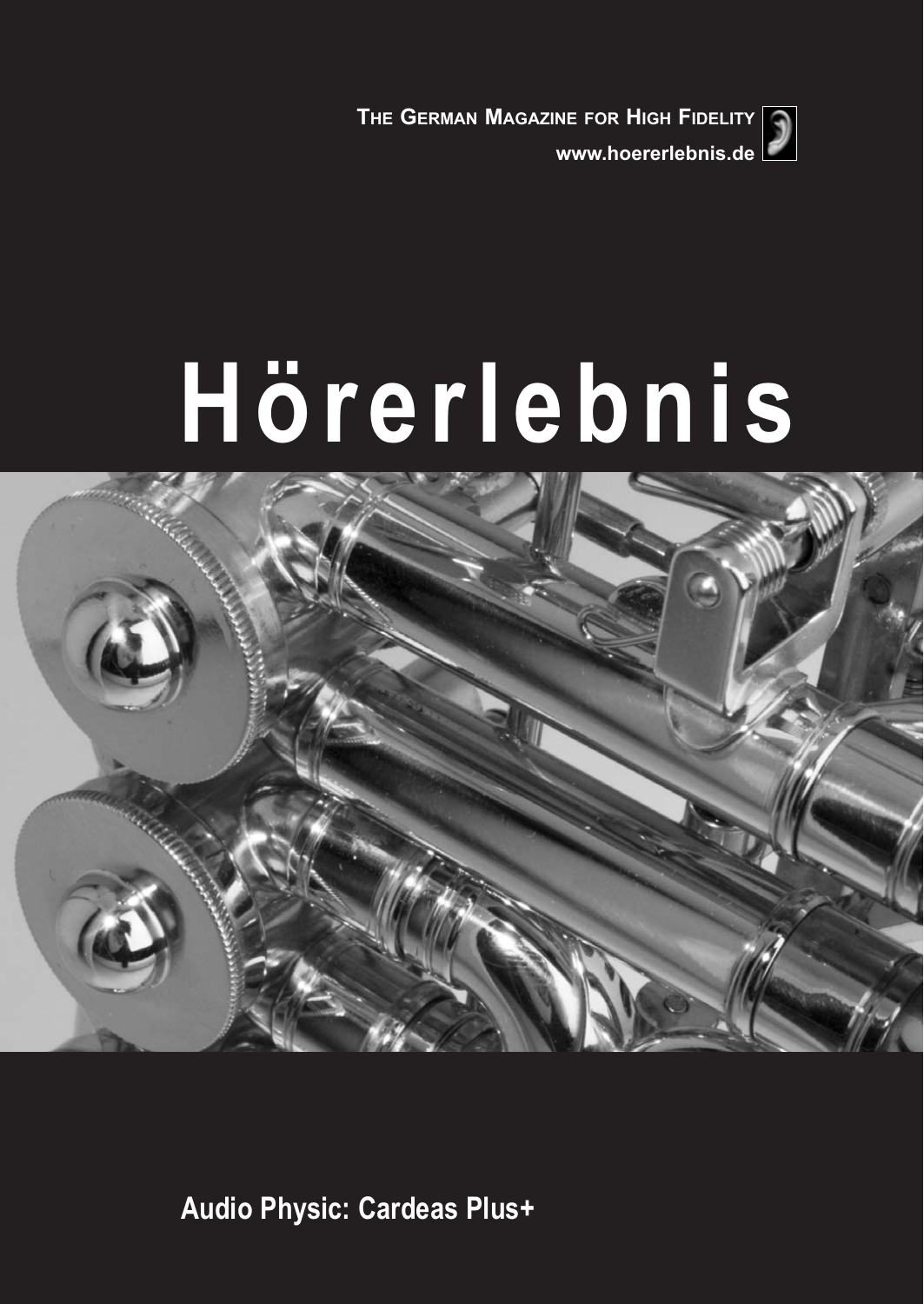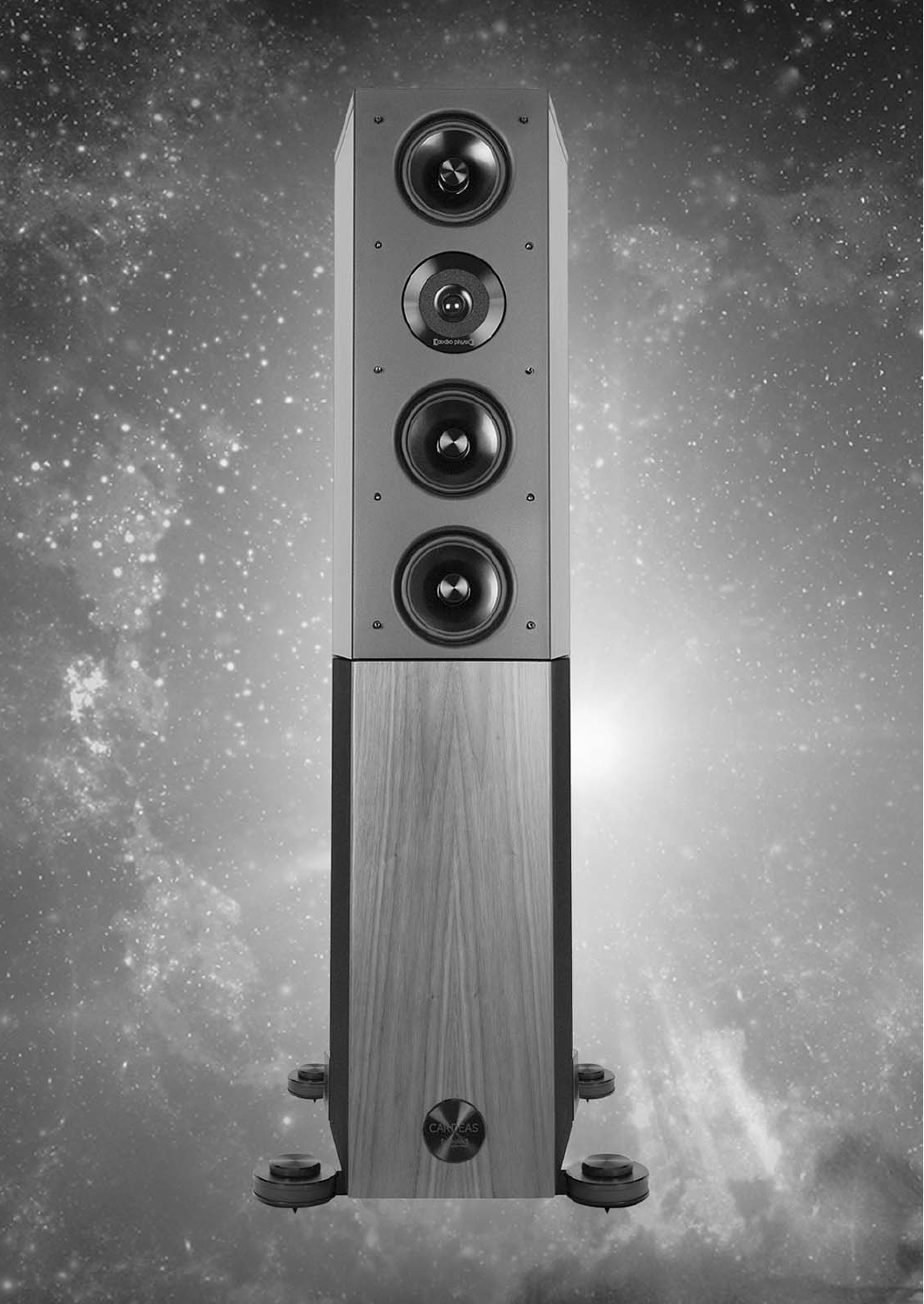# **The Awakening of the Force**

*Marco Kolks*

## **Loudspeaker: CARDEAS Plus+ from Audio Physic**

Everyone knows them: the rules that have been instilled in us during our childhood and professional life. And it's something we never question, because that's the way it has always been. For example, "First you get the job done, then you have fun". This dogma is deeply ingrained and certainly justified in this situation. Because when Audio Physic chief designer Manfred Diestertich and the author heaved the ultra-heavy flagship Cardeas Plus+ by hand into the listening room on the third floor, the pearls of sweat were cascading off our brows, amid guttural wheezing sounds: it was a required step on the path towards having fun.

The top-of-the-line models from Brilon, Germany, stand some 120 cm high, 30 cm wide and 60 cm deep on their designated spots. Actually only 60 kg, and feeling as if they weighed double or even triple that amount, they are mounted on optionally available and definitely recommended magnetic feet, which incidentally are a stunning innovation from Audio Physic. Like any high-tech product, these loudspeakers have to be carefully positioned.

And while we are on the topic of hightech: For quite some time now, that epithet has been used for anything that is up-market. Apart from the world of advertising, which uses this image passionately, one is left wondering just exactly when or whether a given product is high-tech. Most of the time, high technology is more than skin deep. Who can tell from the outside whether the components inside are the latest, the second-latest or simply from yesterday. Often enough, sophistication is defined by styling. By that measure, the Cardeas Plus+ appears very refreshing indeed. Because there have been so many changes compared to the basic version, that in my view, it really can be considered a new development, the advanced engineering of which Audio Physic naturally also publicly showcases with cross-sectional models of the sound converters.

The cleverly-engineered cabinet design minimises any sound-impairing resonance. A round back, rejuvenated forward-sweeping sides and a narrow front, combined with a slight backward tilt, avoid any physical weaknesses. In the Plus version, Manfred Diestertich relies on genuine innovations. He discovered a stiff ceramic foam that provides even more mechanical stability as inner struts and, thanks to its high porosity, absorbs quite well, especially in the bass range, and prevents vibrations. What's more, the interior volume is hardly affected by the ceramic foam, which also makes all additional insulating materials superfluous. To my knowledge, this configuration is unique and underscores the unique selling point of Audio Physic.

Unlike many competitors, the company, based in Germany's Sauerland region, buys no chassis off the rack but rather has them produced (Hyper Holographic Cones) by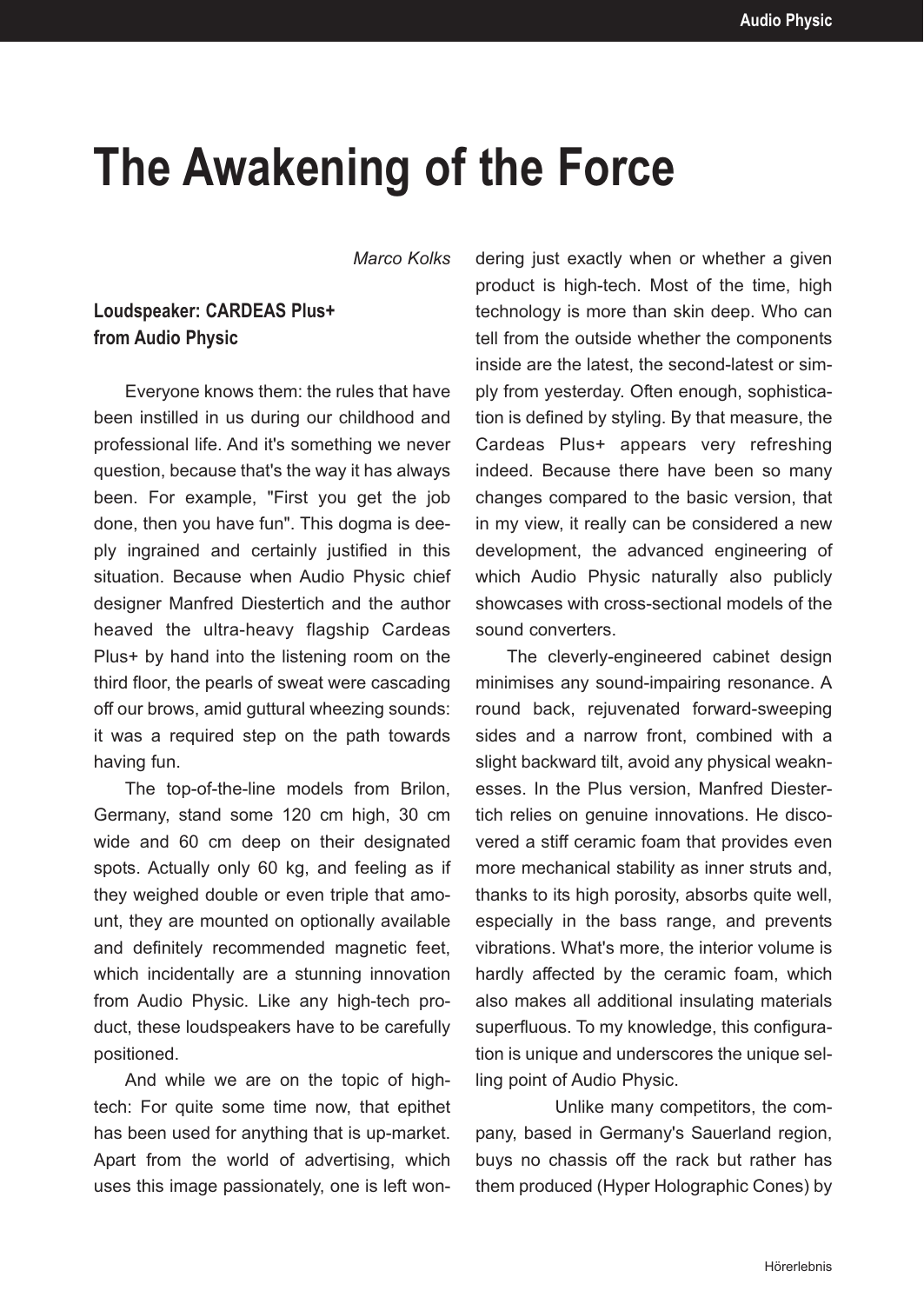the specialist Wavecor according to custom specs. These so-called HHC chassis are marked by torsion-resistant and lightweight aluminium membranes as well as a cutting-edge two-piece basket construction, also made of

**Located on the side, per loudspeaker, are two 10-inch bass chassis that work in push-push mode. They guarantee a deep, clean and incredibly powerful bass.**

aluminium and plastic. The combination provides for vital mechanical and thermal stability, whereby the outer basket is firmly flush with the baffle. The tweeters and mid-range chassis are suspended in the SSC weave and effectively decoupled in this manner. In the meantime, earlier string constructions have been replaced by sturdy nylon nets. On all reference models, Manfred Diestertich consistently applies the method of SSC decoupling. As mentioned before, the main benefactors of this are the assemblies of the tweeters and mid-range drivers and, what's more, their contacts. Naturally, the crossovers equally benefit from decoupling, along with the loudspeaker jacks on the rear panel. Fine silver WBT nextgen connectors are mounted there. They are renowned for having no issues such as eddy currents or mass storage effects. The time and effort put into this design is incredibly vast and encompasses every detail. Only those who do their homework as diligently as Audio Physic can later achieve results that set them apart from all the rest.

The midrange (3) and tweeter (1) drivers each have their own enclosed compartment. This eliminates influences of the chassis on one another and offers optimal working conditions for all. The bottom frequency range is handled by two chassis, 10 inch each, side firing and working in push-push mode.

There is the option of mounting the Cardeas Plus+ on spikes or on Audio Physic magnetic feet. I greatly prefer the sound of the latter solution. What's more, you can move the loudspeaker without leaving any scratches on hardwood flooring, and after all, this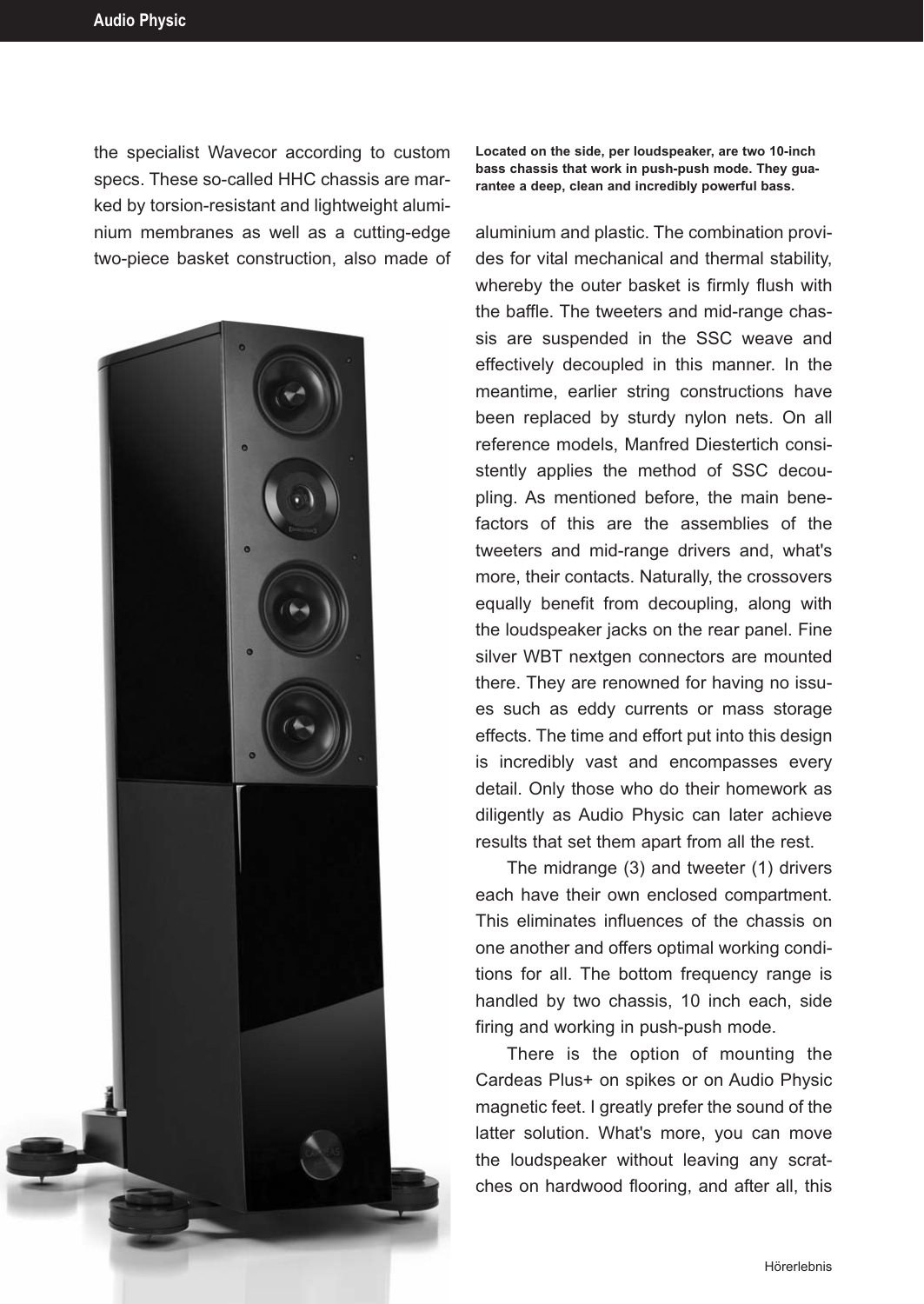also makes it a snap to find the exact listening position.

You don't need to put too much effort into setting up the Cardeas Plus+ in a certain way. Even 50 cm from the wall, and it works just fine. If the distances to the adjacent walls are greater, all the better. The minimum distance between the loudspeakers, however, should not be too close. I have found 2.20 metres (give or take a few cm) to be ideal. The loudspeakers in my listening room are heavily angled towards the listening position, forming an isosceles triangle. Audio Physic however recommends an angle of roughly 10 percent. According to Manfred Diestertich, there are customers who arrange the Cardeas+ in parallel. The striking sound nuancing, the defining characteristic of this concept, provides individual positioning guidance.

Hörerlebnis - Listening Experience

**The loudspeaker connectors are from WBT and decoupled as well, which has a noticeable effect on the sound quality.**

With respect to the required amplifier power, a Cardeas Plus+ is frugal with its 89 dB. I know from past experience that the sound converters from Brilon harmonise superbly with Phonosophie electronics. That is the case here as well. Also performing well are tube amplifiers from Unison Research, Consequence Audio, along with their transistor counterpart from Symphonic Line. This leads to the conclusion that the Cardeas Plus+ can be deployed universally. The more balanced the upstream systems, however, including the use of accessories, the more compelling the overall sound results. Loudspeakers of higher quality rigorously reflect any differences in the output chain: that is something you have to take into consideration. Below, I report on the general characteristics of the Cardeas Plus+ commonly witnessed in all system configurations.

With "Memory Lane" (Jazzhaus Records/CD), the Cecil Verny Quartet has released a live CD after a renowned stylistic

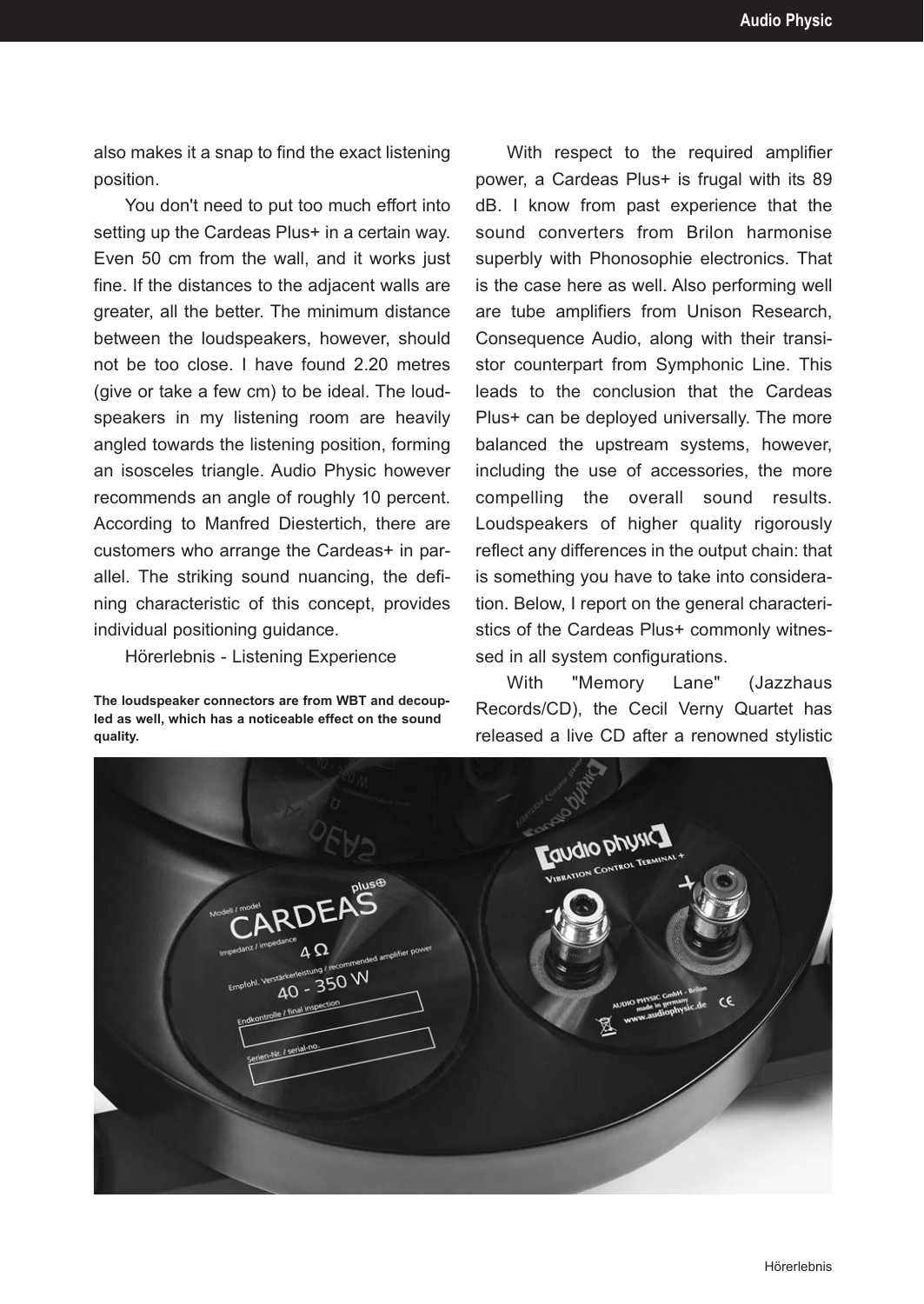further development in the 25th year of its existence, featuring a mixture from earlier and later compositions from the treasure trove of this band with their exceptional vocalist Cécile Verny. The Cardeas Plus+ has to give the music of this German-French quartet a suggestive allure that one cannot escape. Cecil Verny and the band have a sound that is archaically blues-like, nonchalantly grooving, a thrusting rock-like sound that is as footstomping as it is rhythmically intricate, melodically flirtatious, melancholically delicate and even devoutly prayerful, right down to a gospel style. And all this with fantastic musicianship, great enthusiasm, deep soul and improvisational ingenuity. The Cardeas Plus+ opens up the much-touted window to music. The centre stage with the female vocalist becomes the centrepiece of the live recording; she is incredibly present. And these loudspeakers definitely sweep aside the notion of being the weakest link in the audio chain. If there is an acoustic counterpart to high-tech, it's this: engineered clarity, pulses full of verve. Cécile Verny's voice features a diverse, complex colour and interpretive power, crystal clear and lyrical, where appropriate, gripping and forceful in driving pieces, and so full of energy that the Cardeas Plus+ loudspeakers literally push the listener to the wall. You almost seem to hear the DNA of Cassandra Wilson and the influence of scat legend Ella Fitzgerald. Depending upon the setup (somewhat closer together and angled), the loudspeakers pump







#### *Antonia Bennett*

#### *Embrace Me Planetworks/CD*

*Antonia Bennett shares the preference of her famous father, Tony Bennett, for the Great American Songbook. On her debut album, his daughter with her gifted voice presents songs from Porter, Gershwin, Hammerstein, Cahn, Kern and other greats. There are vocal sounds of Billie Holiday and Rickie Lee Jones, with a hint of Betty Boop. The fact that she has gone on tour for more than ten years as the warm-up band for her father*

*has apparently paid off. The 40 year-old seems to have learned a lot from one of the best in the business.* 

#### *Al Di Meola*

*Collection* 

### *Telarc/CD*

*He is considered the prototype of fusion music and a guitar virtuoso extraordinaire. He has often been subjected to criticism that his sprints across the fingerboard lacked an emotional component. But you cannot reduce Al Di Meola to a fast playing style. He has*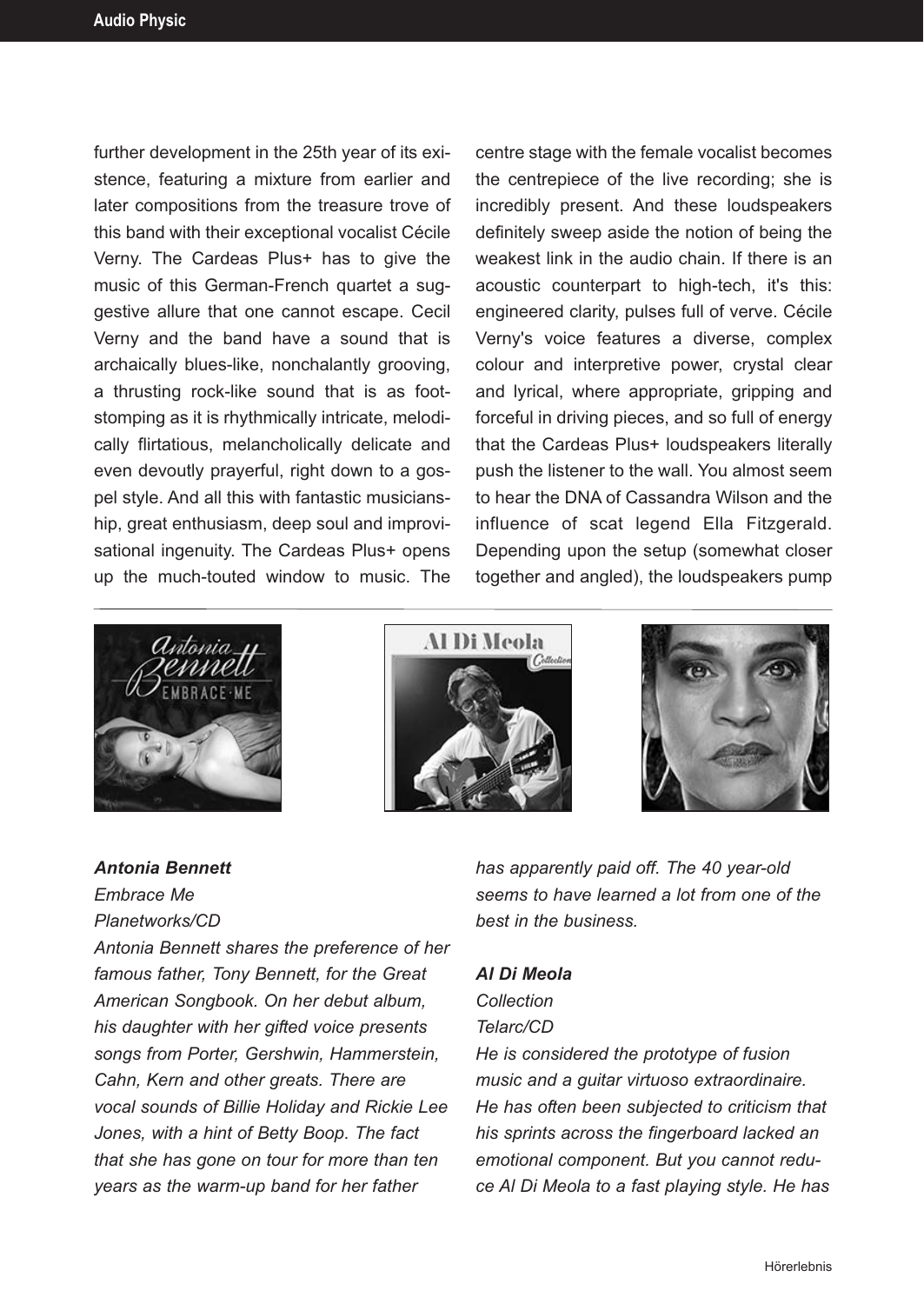

**For a sturdy footing, massive metal traverses are bolted beneath the Cardeas Plus+ in the front and back, which accommodate either spikes or the company's own magnetic feet via recessed thread bores.**

energy into the room in ways I have only seldom experienced. That's what I call a phenomenon: sound you can physically feel.

To be sure, you can feel the African roots in this music, but the excellent arrangements bear more of an American imprint. For, just as

*matured into an artist who transcends many genres. This maturity is manifest in his unfailing attraction among listeners and wide range of styles he has mastered with somnambulistic confidence. In addition to a good sound, the "Collection" offers an overview of the various phases in his creative development.*

#### *Cecil Verny Quartet*

*Memory Lane* 

*Jazzhaus Records/CD* 

*Marking the 25-year jubilee of the CVQ, Cécile Verny and her fellow musicians Bernd Heitzler (bass), Andreas Erchinger (piano) and Lars Binder (drums) treated themselves to a retrospective of their musical path together. 78 own compositions and eight CDs, along with unbridled enthusiasm, mark the journey down "Memory Lane". It was Heitzler's idea to look back on various places that the quartet visited along its musical tour*

punchy as the band nickname are the soothing, grooving and minimalist bass riffs by Bernd Heitzler and interesting variations by Andreas Erchinger (piano) and Lars Binder (drums). When the Cardeas Plus+ is playing, there is fascination in every single note. The outcome comes as effortlessly and naturally as a breath of air. Clouds are blown away, and clear skies appear. These loudspeakers make the sun come out.

*through Europe and Africa. The exciting part for connoisseurs of the band's music is how some tracks have evolved along the way compared to the past. Basically, this wonderful music is a grandiose consensus jazz album that the seasoned jazz aficionado can listen to together with his less interested wife, without running the risk of somehow being pigeonholed in the category of bar or lounge jazz, and still is rewarded with a warm smile from his spouse, because the music of this exceptional vocalist, backed by stunning musicians, is something they can both agree on. Twelve riveting songs from soul to gospel, from jazz to rock for listening, contemplating and dancing. Unadulterated, straight to the point and powerful are words used to describe the Cécile Verny Quartet on this live album of exceptional quality, recorded at the Freiburg Jazzhaus.*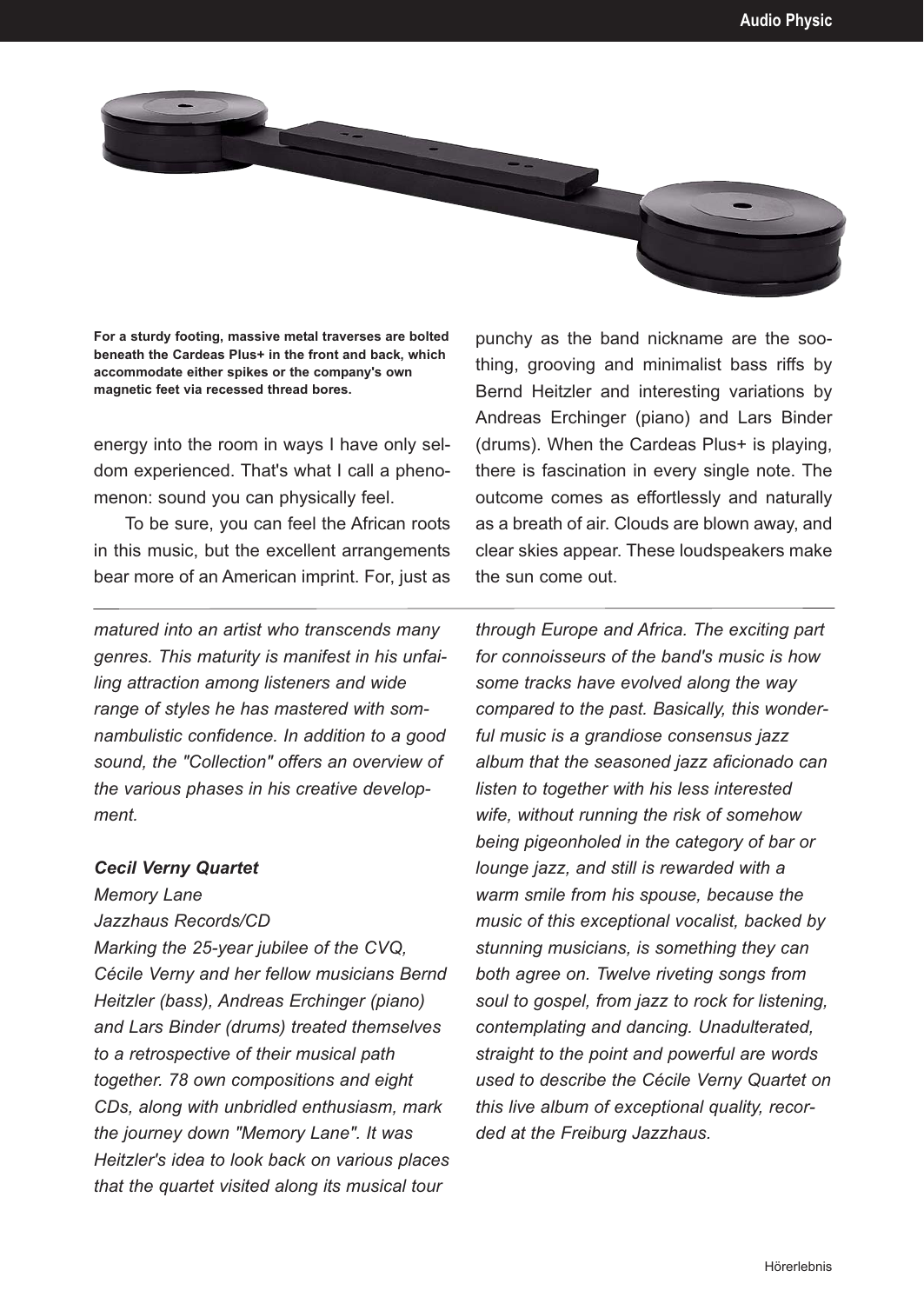As one of the pioneers of the Jazz Fusion genre, Al Di Meola has long been lauded for his technical ability and versatility on the guitar. Al Di Meola shines, whether on electric or acoustic guitar ("Collection"; Telarc/CD). The Cardeas Plus+ loudspeakers convey feelings, regardless of whether Al Di Meola's performance is soft or wild, rousing or more docile. There is no decisive nuance missing in the



scale of frequencies. Via the Cardeas Plus+, the overall rendering is as balanced as the Venus de Milo is beautiful, and at the same time, they enable you to fathom the tangible nature of what is happening. The guitar riffs, some at blinding speed, are impressive, some powerful and others quiet and gentle, with delicate tones. But only because the Cardeas Plus+ can keep up with this exceptional guitar virtuoso. They can reproduce each note spot on, with precision.

Liza Minnelli, Natalie Cole, Norah Jones: Antonia Bennett definitely deserves to stand alongside these female singers, as she has high potential and lots of pep (Antonia Bennett, "Embrace Me", Planetworks/CD). The left-right orientation is exemplary, as is the offset in depth. The overall sound goes in all directions far beyond the loudspeakers. Expert audiophiles with loudspeakers of equal size may be blown away by the sound pressure and expansion into the bass. As long as first-rate amplifiers are deployed. With its pressure in the clearly-structured bass range and the achievable maximum level, the Cardeas Plus+ loudspeakers can rise to any task that could be required of them in large living spaces. The kick from a large drum lies in the overtone characteristic, which in absolute terms is in the medium frequency spectrum. The Cardeas Plus+ likes spontaneous, dynamic music of all kinds, which it accentuates. According to my preferences, I have played jazz and rock more often than classical music. When listening, I am often impressed without being able to say why. Without a

**Easily recognisable on the picture of the cross-section model: the grey, open-pored ceramic foam, as well as the closed cabinet chambers for the tweeter and midrange chassis. The bass reflex opening is matched to the hub of both basses.**